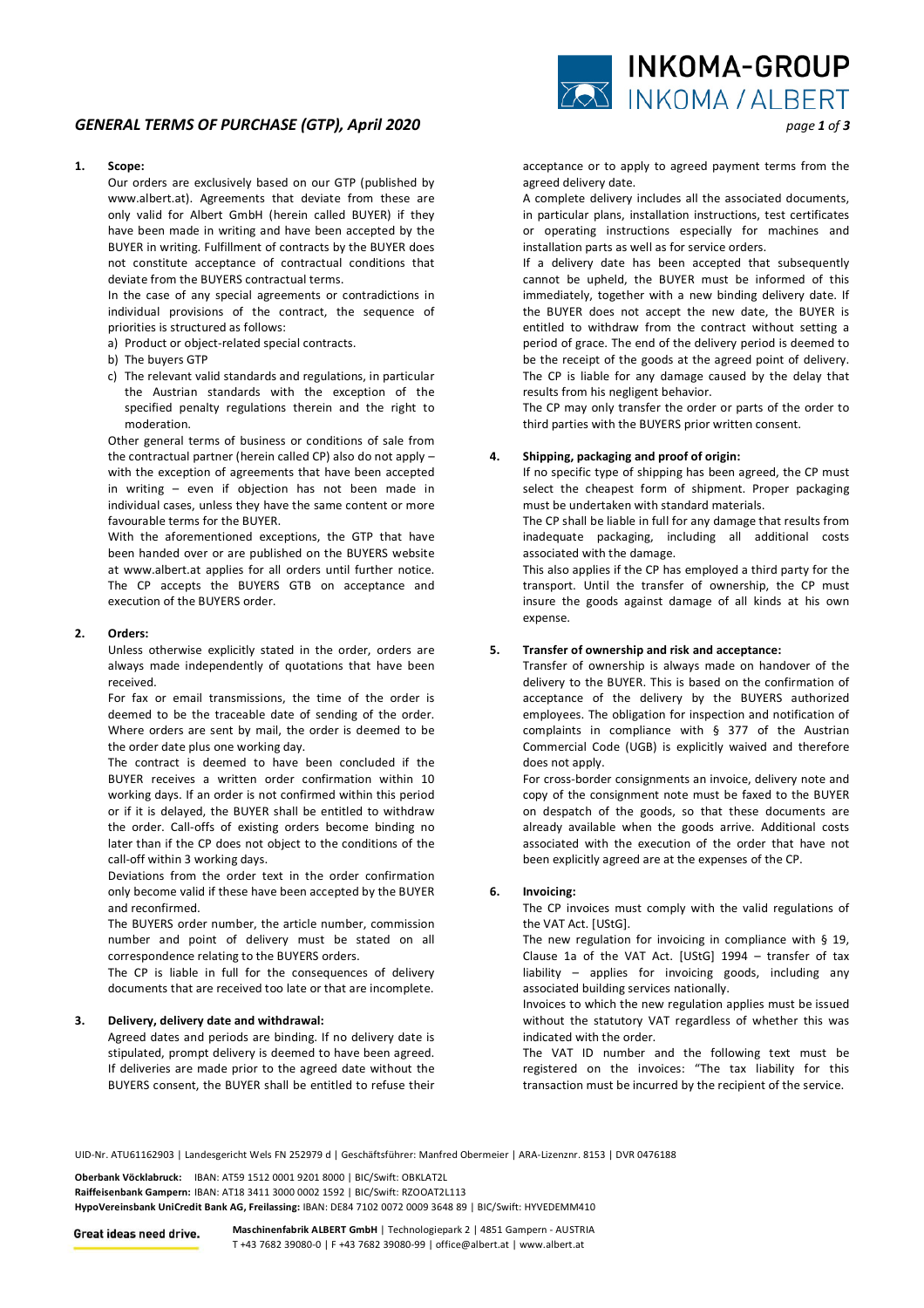# *GENERAL TERMS OF PURCHASE (GTP), April 2020 page 2 of 3*

 The commencement of the agreed term of payment is deemed to be the date of receipt of the invoice, insofar as the goods have already been delivered and accepted at this time. Otherwise the date of delivery of the goods applies in lieu of this.

## **7. Prices and payment:**

 The prices on which the order is based are fixed prices that will be charged regardless on any interim price increases. If the prices reduce between ordering and delivery, the lower prices must be charged.

 Unless otherwise agreed, the prices are understood to be inclusive of packaging and free delivery to the point of delivery without the statutory VAT.

 After delivery or provision of the service, payment will be made by the agreed date.

 Unless otherwise agreed, the following terms of payment apply: 14 days after receipt of the goods or invoice less 3 % discount or 30 days net.

 The date of receipt of the goods or invoice is not included in the calculation of the payment term and neither are the periods of any company holidays that are advised.

 Under no circumstances does the payment of advance or final invoices constitute a waiving of any claims to which the BUYER is entitled.

 In the case of a faulty delivery, the BUYER shall be entitled to abide by the total purchase price until all the faults have been remedied.

# **8. Contractual penalty:**

 In case of delayed deliveries, regardless of whether the CP is at fault, the BUYER is entitled to charge a contractual penalty to the value of 0.5 % of the total value of the order for each day of delay rising to a maximum of 5 %. The BUYER also reserves the right to claims for damages in addition to this, as well as the contractual penalty, if the BUYER accepts a delayed delivery or service.

## **9. Warranty, guarantee, product liability, compensation and reservation of title:**

 The CP guarantees and assures that all deliveries are conform to the state-of-the-art, the relevant legal requirements and the relevant regulations and guidelines.

 The product that is delivered must have the generally assumed and contractually assured properties and provide the contractually stipulated services.

 The BUYER is entitled to demand a replacement, remedy of faults or a reduction of price, even if the faults are insignificant, capable of remedy or only slight, regardless of legal or other rights. If the CP is delayed in his obligation to remedy the faults (maximum period of grace of 8 days) or is not willing or able to carry this out, the BUYER reserves the right to commission third parties to remedy the faults at the expense of the CP.

 Unless otherwise agreed, the statutory warranty period applies, with the condition that in the case of resale of the delivered goods or their use for the BUYERS products, the warranty period only commences at the date at which the



warranty period for the product sold by the BUYER applies to the purchaser of this product.

 Under no circumstances do payments that have already been made constitute the acceptance of the quality of the goods supplied. The BUYER is entitled to demand full reimbursement from the CP for the costs associated with the fault. This particularly applies to the transport associated with the replacement of the goods, the dismantling and reassembly costs, as well as all associated additional costs.

 If faults are remedied or improvements are carried out by the CP during the warranty period, the warranty period recommences when the fault is remedied. For the entire period of the warranty, the CP must prove that a fault that occurs during the warranty period did not already exist at the time of acceptance.

 Exclusions or limitations of liability by the BUYERS contractual partners in any respect, particularly from the title of warranty or compensation will not be accepted, unless this has been explicitly agreed with the BUYER in detail and has been recorded in writing. Reservations of title by the BUYERS contractual partners will also not be accepted.

# **10. Safety regulations and obligation to inform:**

 The CP must comply with all applicable technical and safety regulations, especially the Austrian and European standards, as well as the general regulations for the protection of employees and the guidelines for the transport of hazardous substances.

 Furthermore, the CP is obliged to provide the BUYER with the maximum care and information possible.

# **11. Confidentiality agreement/advertising:**

 The contractual partners commit to treat all technical and commercial details that become known to them through their business relationship and that are not generally known, as business secrets and to keep these confidential. In particular, the protected data includes technical data, purchased quantities, prices and information concerning products and product developments, present and future research and development projects, customer data, as well as all businesses data from the contractual partners.

 Furthermore, the CP is obliged to conceal all illustrations, drawings, calculations and other documents, that he has received and only to disclose these to third parties with the BUYERS explicit consent insofar as the information that they contain is not generally known.

 If the CP intends to use photos or drawings of objects that have been sent to him in the course of the orders or are contained in the customer's documents for his own reference lists or advertising purposes, explicit written permission must be obtained from the BUYER. Subcontractors and employees must be obliged in the same manner.

#### **12. Place of fulfillment:**

 The place that the BUYER stipulates in the order is deemed to be the place of fulfillment for delivery and payment, even if the handover of the goods is agreed at a different location.

UID-Nr. ATU61162903 | Landesgericht Wels FN 252979 d | Geschäftsführer: Manfred Obermeier | ARA-Lizenznr. 8153 | DVR 0476188

**Oberbank Vöcklabruck:** IBAN: AT59 1512 0001 9201 8000 | BIC/Swift: OBKLAT2L **Raiffeisenbank Gampern:** IBAN: AT18 3411 3000 0002 1592 | BIC/Swift: RZOOAT2L113 **HypoVereinsbank UniCredit Bank AG, Freilassing:** IBAN: DE84 7102 0072 0009 3648 89 | BIC/Swift: HYVEDEMM410

**Maschinenfabrik ALBERT GmbH** | Technologiepark 2 | 4851 Gampern - AUSTRIA Great ideas need drive. T +43 7682 39080-0 | F +43 7682 39080-99 | office@albert.at | www.albert.at